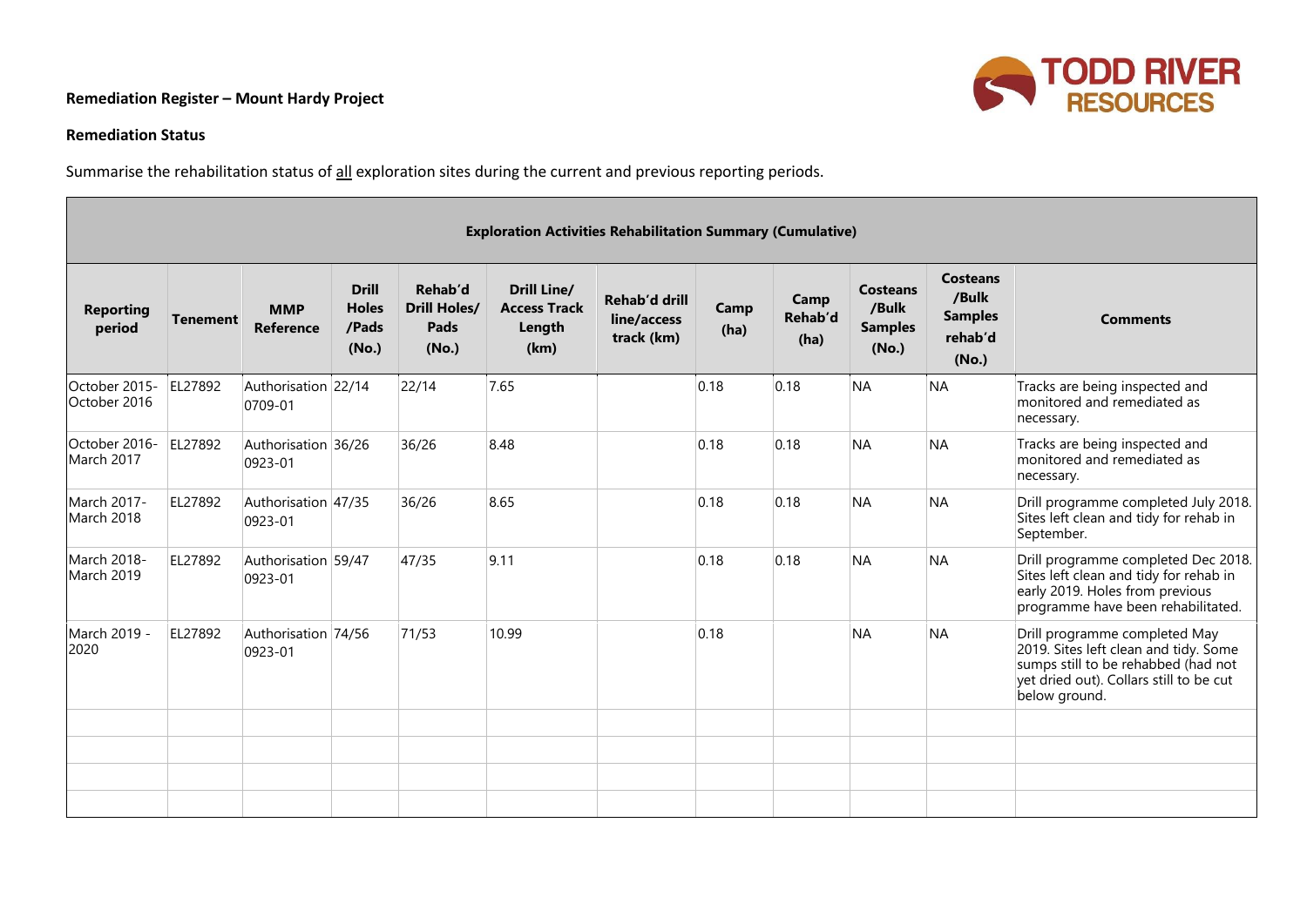|                 | <b>Drill Hole/Pad Rehabilitation Status</b> |                                                     |                                                      |                                |                               |                                        |                                                  |                 |                     |                            |                                     |                                                         |  |  |
|-----------------|---------------------------------------------|-----------------------------------------------------|------------------------------------------------------|--------------------------------|-------------------------------|----------------------------------------|--------------------------------------------------|-----------------|---------------------|----------------------------|-------------------------------------|---------------------------------------------------------|--|--|
| <b>Tenement</b> | <b>Drill Hole</b><br>ID                     | <b>Easting</b><br><b>(GDA 94</b><br><b>Zone 53)</b> | <b>Northing</b><br><b>(GDA 94</b><br><b>Zone 53)</b> | <b>MMP</b><br><b>Reference</b> | <b>Date</b><br><b>Drilled</b> | <b>Drilling</b><br>Method <sup>®</sup> | Size of<br><b>Drill Pad</b><br>(m <sup>2</sup> ) | No. of<br>sumps | Status <sup>+</sup> | <b>Rehab Date</b>          | <b>Planned</b><br><b>Rehab Date</b> | <b>Comments</b>                                         |  |  |
| EL27892         | <b>MHRC0001</b>                             | 761948                                              | 7552979                                              | Authorisation<br>0709-01       | Nov 2012                      | RC                                     | 300*                                             |                 | C                   | Complete -<br>October 2015 |                                     | *Same pad used for 12MHRC007 and<br>13MHDDH010          |  |  |
| EL27892         | MHRC0002                                    | 765050                                              | 7554048                                              | Authorisation<br>0709-01       | Nov 2012                      | RC                                     | 300*                                             |                 | C                   | Complete -<br>October 2015 |                                     | *Same pad used for 13MHDDH014                           |  |  |
| EL27892         | MHRC0003                                    | 764151                                              | 7551401                                              | Authorisation<br>0709-01       | Nov 2012                      | <b>RC</b>                              | 300*                                             |                 | C                   | Complete -<br>October 2015 |                                     | *Same pad used for 13MHDDH013                           |  |  |
| EL27892         | MHRC0004                                    | 764700                                              | 7550509                                              | Authorisation<br>0709-01       | Nov 2012                      | <b>RC</b>                              | 300                                              |                 | C                   | Complete -<br>October 2015 |                                     |                                                         |  |  |
| EL27892         | <b>MHRC0005</b>                             | 762048                                              | 7552851                                              | Authorisation<br>0709-01       | Nov 2012                      | RC                                     | 300                                              |                 | C                   | Complete -<br>October 2015 |                                     |                                                         |  |  |
| EL27892         | MHRC0006                                    | 765050                                              | 7554053                                              | Authorisation<br>0709-01       | Nov 2012                      | RC                                     | $300*$                                           |                 | C                   | Complete -<br>October 2015 |                                     | *Same pad used for 13MHDDH012                           |  |  |
| EL27892         | <b>MHRC0007</b>                             | 761939                                              | 7552981                                              | Authorisation<br>0709-01       | Nov 2012                      | <b>RC</b>                              | 300*                                             |                 | C                   | Complete -<br>October 2015 |                                     | *Same pad used for 12MHRC001 and<br>13MHDDH010          |  |  |
| EL27892         | MHDD0001                                    | 766432                                              | 7552941                                              | Authorisation<br>0709-01       | March 2013 D                  |                                        | 300                                              |                 | C                   | Complete -<br>October 2015 |                                     |                                                         |  |  |
| EL27892         | MHDD0002                                    | 766405                                              | 7553004                                              | Authorisation<br>0709-01       | March $2013$ D                |                                        | 300                                              |                 | C                   | Complete -<br>October 2015 |                                     |                                                         |  |  |
| EL27892         | MHDD0003                                    | 766483                                              | 7552968                                              | Authorisation<br>0709-01       | March 2013 D                  |                                        | 300                                              |                 | C                   | Complete -<br>October 2015 |                                     |                                                         |  |  |
| EL27892         | MHDD0004                                    | 766536                                              | 7553017                                              | Authorisation<br>0709-01       | March 2013 D                  |                                        | 300                                              |                 | C                   | Complete -<br>October 2015 |                                     |                                                         |  |  |
| EL27892         | MHDD0005                                    | 760866                                              | 7554801                                              | Authorisation<br>0709-01       | March $2013$ D                |                                        | 300*                                             | $1*$            | C                   | Complete -<br>October 2015 |                                     | *Same pad and sump used for<br>13MHDDH005, 006 and 007. |  |  |
| EL27892         | MHDD0006                                    | 760866                                              | 7554801                                              | Authorisation<br>0709-01       | March 2013 D                  |                                        | 300*                                             | $1^*$           | C                   | Complete -<br>October 2015 |                                     | *Same pad and sump used for<br>13MHDDH005, 006 and 007. |  |  |
| EL27892         | MHDD0007                                    | 760866                                              | 7554801                                              | Authorisation<br>0709-01       | March 2013 D                  |                                        | 300*                                             | $1^*$           | C                   | Complete -<br>October 2015 |                                     | *Same pad and sump used for<br>13MHDDH005, 006 and 007. |  |  |

Provide details (where applicable) of the rehabilitation activities that were conducted during the past 12 months and from previous reporting periods.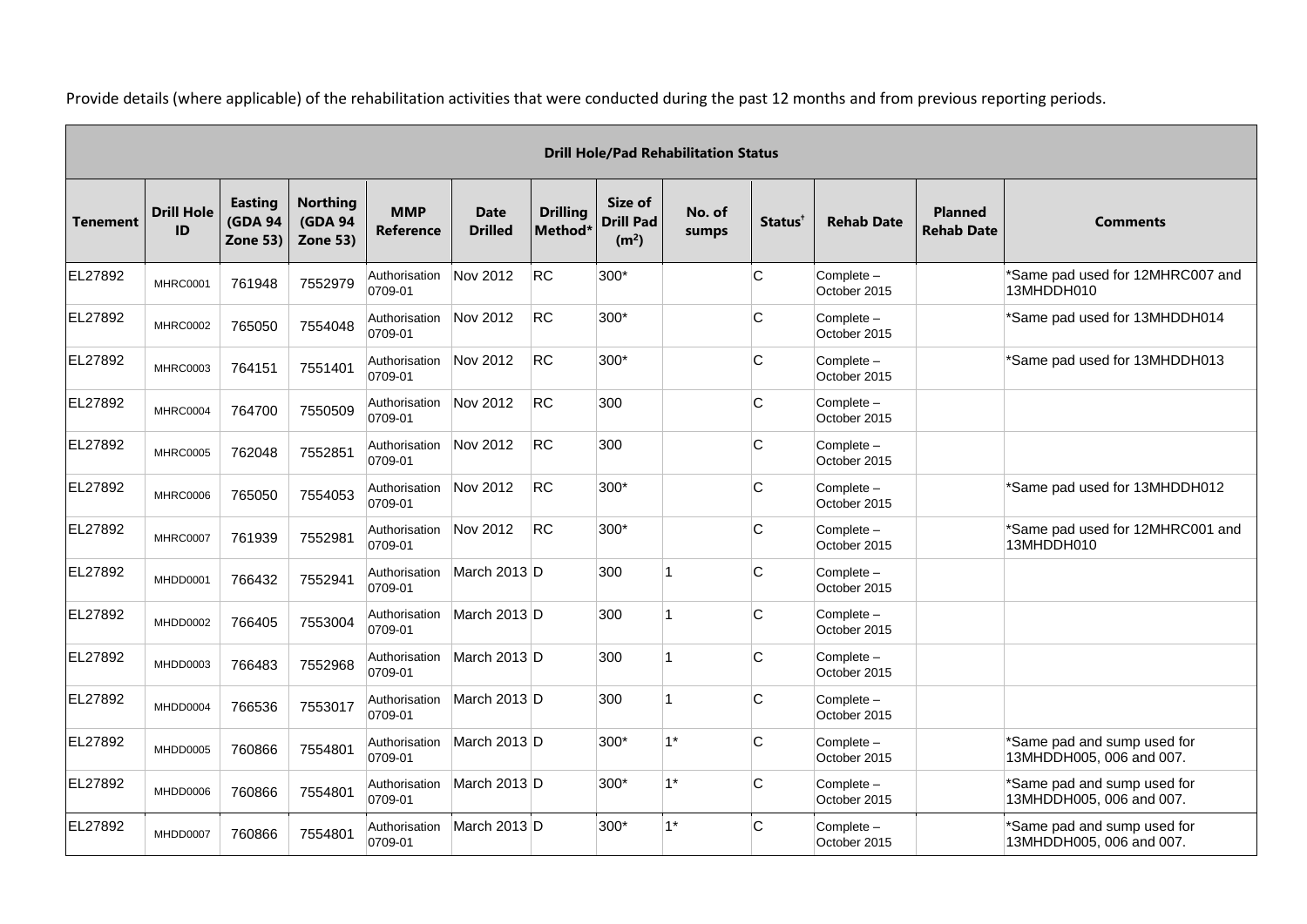|                 | <b>Drill Hole/Pad Rehabilitation Status</b> |                                              |                                               |                                |                               |                            |                                                  |                 |                     |                            |                                     |                                                      |  |  |
|-----------------|---------------------------------------------|----------------------------------------------|-----------------------------------------------|--------------------------------|-------------------------------|----------------------------|--------------------------------------------------|-----------------|---------------------|----------------------------|-------------------------------------|------------------------------------------------------|--|--|
| <b>Tenement</b> | <b>Drill Hole</b><br>ID                     | Easting<br><b>(GDA 94</b><br><b>Zone 53)</b> | <b>Northing</b><br><b>(GDA 94</b><br>Zone 53) | <b>MMP</b><br><b>Reference</b> | <b>Date</b><br><b>Drilled</b> | <b>Drilling</b><br>Method* | Size of<br><b>Drill Pad</b><br>(m <sup>2</sup> ) | No. of<br>sumps | Status <sup>+</sup> | <b>Rehab Date</b>          | <b>Planned</b><br><b>Rehab Date</b> | <b>Comments</b>                                      |  |  |
| EL27892         | MHDD0008                                    | 760886                                       | 7554706                                       | Authorisation<br>0709-01       | March $2013$ D                |                            | 300*                                             | $1^*$           | C                   | Complete -<br>October 2015 |                                     | *Same pad and sump used for<br>13MHDDH008 and 009.   |  |  |
| EL27892         | MHDD0009                                    | 760886                                       | 7554706                                       | Authorisation<br>0709-01       | March $2013$ D                |                            | 300*                                             | $1*$            | C                   | Complete -<br>October 2015 |                                     | *Same pad and sump used for<br>13MHDDH008 and 009.   |  |  |
| EL27892         | MHDD0010                                    | 761943                                       | 7552979                                       | Authorisation<br>0709-01       | March $2013$ D                |                            | $300*$                                           | $1^*$           | C                   | Complete -<br>October 2015 |                                     | *Same pad used for 12MHRC001 and<br><b>12MHRC007</b> |  |  |
| EL27892         | MHDD0011                                    | 761849                                       | 7553098                                       | Authorisation<br>0709-01       | March $2013$ D                |                            | 300                                              |                 | C.                  | Complete -<br>October 2015 |                                     |                                                      |  |  |
| EL27892         | MHDD0012                                    | 765050                                       | 7554050                                       | Authorisation<br>0709-01       | March 2013 D                  |                            | $300*$                                           |                 | C                   | Complete -<br>October 2015 |                                     | *Same pad used for 12MHRC006                         |  |  |
| EL27892         | MHDD0013                                    | 764177                                       | 7551451                                       | Authorisation<br>0709-01       | March $2013$ D                |                            | $300*$                                           |                 | C                   | Complete -<br>October 2015 |                                     | *Same pad used for 12MHRC003                         |  |  |
| EL27892         | MHDD0014                                    | 766238                                       | 7552929                                       | Authorisation<br>0709-01       | March 2013 D                  |                            | $300*$                                           |                 | C.                  | Complete -<br>October 2015 |                                     | *Same pad used for 12MHRC002                         |  |  |
| EL27892         | MHDD0015                                    | 760902                                       | 7554549                                       | Authorisation<br>0709-01       | March $2013$ D                |                            | 300                                              |                 | C                   | Complete -<br>October 2015 |                                     |                                                      |  |  |
| EL27892         | MHRC0016                                    | 760900                                       | 7554510                                       | Authorisation<br>0923-01       | Apr 2017                      | <b>RC</b>                  | 300                                              |                 | C                   | Complete -<br>October 2017 |                                     |                                                      |  |  |
| EL27892         | MHRC0017                                    | 760897                                       | 7554601                                       | Authorisation<br>0923-01       | Apr 2017                      | <b>RC</b>                  | 300                                              |                 | C                   | Complete -<br>October 2017 |                                     |                                                      |  |  |
| EL27892         | MHRC0018                                    | 761008                                       | 7554510                                       | Authorisation<br>0923-01       | Apr 2017                      | <b>RC</b>                  | 300                                              |                 | C                   | Complete -<br>October 2017 |                                     |                                                      |  |  |
| EL27892         | MHRC0019                                    | 760815                                       | 7554602                                       | Authorisation<br>0923-01       | Apr 2017                      | <b>RC</b>                  | 300                                              |                 | C                   | Complete -<br>October 2017 |                                     |                                                      |  |  |
| EL27892         | <b>MHRC0020</b>                             | 766180                                       | 7552906                                       | Authorisation<br>0923-01       | Apr 2017                      | <b>RC</b>                  | 300                                              |                 | C                   | Complete -<br>October 2017 |                                     |                                                      |  |  |
| EL27892         | MHRC0024                                    | 764928                                       | 7554057                                       | Authorisation<br>0923-01       | Apr 2017                      | <b>RC</b>                  | 300*                                             |                 | C                   | Complete -<br>October 2017 |                                     | Same drillpad as MHDD0023 and<br>0029                |  |  |
| EL27892         | <b>MHRC0026</b>                             | 766364                                       | 7552942                                       | Authorisation<br>0923-01       | June 2017                     | <b>RC</b>                  | 300                                              |                 | C                   | Complete -<br>October 2017 |                                     |                                                      |  |  |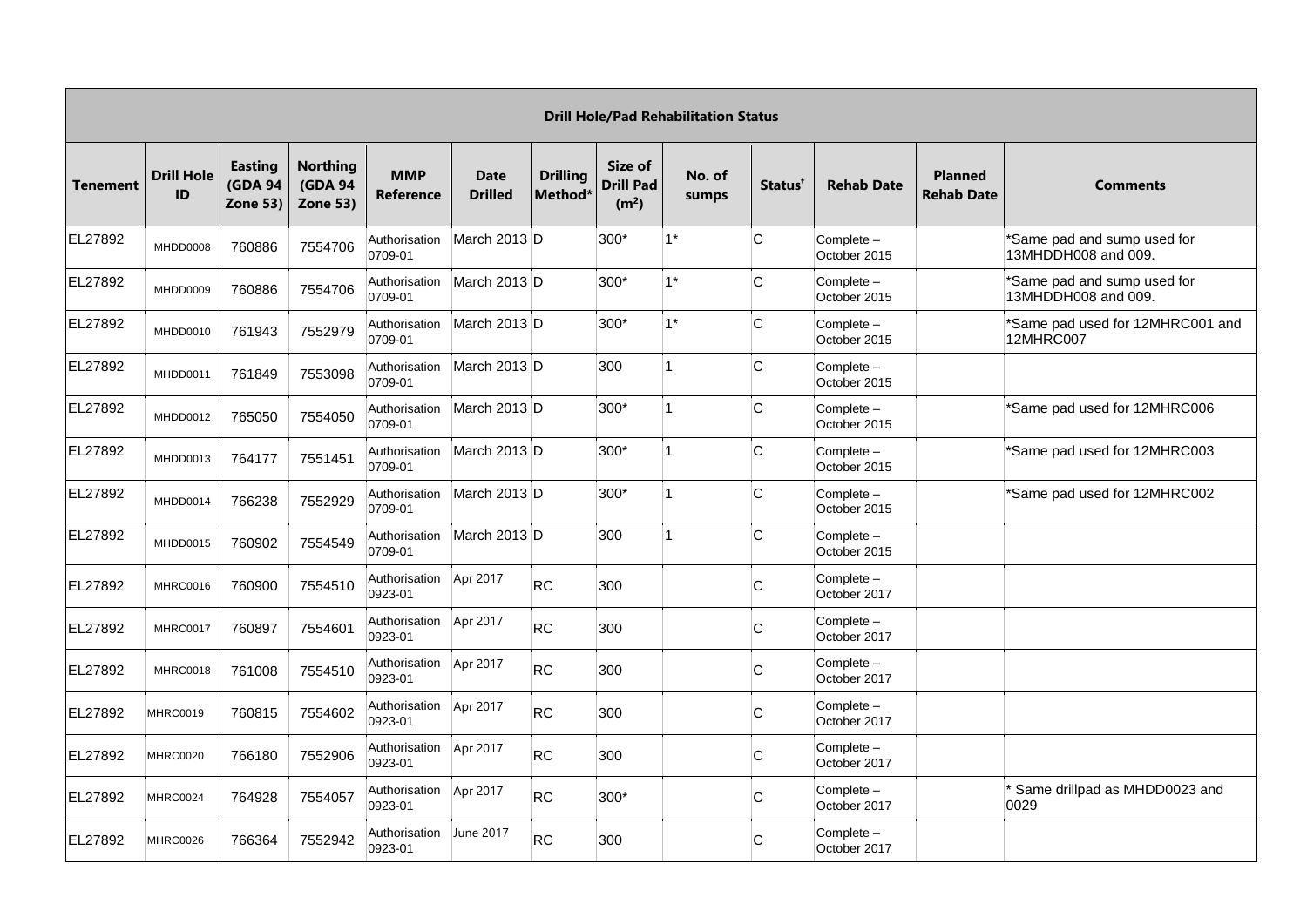|                 | <b>Drill Hole/Pad Rehabilitation Status</b> |                                                     |                                                      |                                |                               |                            |                                                  |                 |                     |                            |                                     |                                                 |  |  |
|-----------------|---------------------------------------------|-----------------------------------------------------|------------------------------------------------------|--------------------------------|-------------------------------|----------------------------|--------------------------------------------------|-----------------|---------------------|----------------------------|-------------------------------------|-------------------------------------------------|--|--|
| <b>Tenement</b> | <b>Drill Hole</b><br>ID                     | <b>Easting</b><br><b>(GDA 94</b><br><b>Zone 53)</b> | <b>Northing</b><br><b>(GDA 94</b><br><b>Zone 53)</b> | <b>MMP</b><br><b>Reference</b> | <b>Date</b><br><b>Drilled</b> | <b>Drilling</b><br>Method* | Size of<br><b>Drill Pad</b><br>(m <sup>2</sup> ) | No. of<br>sumps | Status <sup>+</sup> | <b>Rehab Date</b>          | <b>Planned</b><br><b>Rehab Date</b> | <b>Comments</b>                                 |  |  |
| EL27892         | <b>MHRC0027</b>                             | 766400                                              | 7552945                                              | Authorisation<br>0923-01       | June 2017                     | <b>RC</b>                  | 300                                              |                 | C                   | Complete -<br>October 2017 |                                     |                                                 |  |  |
| EL27892         | MHRC0028                                    | 766185                                              | 7552860                                              | Authorisation<br>0923-01       | June 2017                     | <b>RC</b>                  | 300                                              |                 | C                   | Complete -<br>October 2017 |                                     |                                                 |  |  |
| EL27892         | MHDD0021                                    | 761924                                              | 7552975                                              | Authorisation<br>0923-01       | April/May<br>2017             | RC/D                       | 300                                              | 1               | C                   | Complete -<br>October 2017 |                                     |                                                 |  |  |
| EL27892         | MHDD0022                                    | 761753                                              | 7553150                                              | Authorisation<br>0923-01       | April/May<br>2017             | RC/D                       | 300                                              | 1               | C                   | Complete -<br>October 2017 |                                     |                                                 |  |  |
| EL27892         | MHDD0023                                    | 764936                                              | 7554051                                              | Authorisation<br>0923-01       | April/ June<br>2017           | RC/D                       | $300*$                                           | 1               | C                   | Complete -<br>October 2017 |                                     | Same drillpad as 17MHRC024 and<br>17MHRCDDH029  |  |  |
| EL27892         | MHDD0025                                    | 761857                                              | 7553052                                              | Authorisation<br>0923-01       | May 2017                      | RC/D                       | 300                                              | 1               | lC.                 | Complete -<br>October 2017 |                                     |                                                 |  |  |
| EL27892         | MHDD0029                                    | 764930                                              | 7554056                                              | Authorisation<br>0923-01       | June 2017                     | RC/D                       | $300*$                                           | 1               | C                   | Complete -<br>October 2017 |                                     | Same drillpad as 17MHRC024 and<br>17MHRCDDH023. |  |  |
| EL27892         | MHDD0030                                    | 761940                                              | 7552963                                              | Authorisation<br>0923-01       | May 2018                      | RC/D                       | $300*$                                           | 1               | lC.                 | November-<br>December 2018 |                                     |                                                 |  |  |
| EL27892         | MHDD0031                                    | 761930                                              | 7552912                                              | Authorisation<br>0923-01       | May/June<br>2018              | RC/D                       | 300                                              | 1               | lC.                 | November-<br>December 2018 |                                     |                                                 |  |  |
| EL27892         | MHDD0032                                    | 761923                                              | 7553003                                              | Authorisation<br>0923-01       | May 2018                      | RC/D                       | 300                                              | 1               | C                   | March 2019                 |                                     |                                                 |  |  |
| EL27892         | MHDD0033                                    | 764995                                              | 7554083                                              | Authorisation<br>0923-01       | May 2018                      | RC/D                       | 300                                              | 1               | lC.                 | <b>March 2019</b>          |                                     |                                                 |  |  |
| EL27892         | MHDD0034                                    | 761930                                              | 7552925                                              | Authorisation<br>0923-01       | June 2018                     | RC/D                       | 300                                              | 1               | lC.                 | <b>March 2019</b>          |                                     |                                                 |  |  |
| EL27892         | MHDD0021A                                   | 761923                                              | 7552974                                              | Authorisation<br>0923-01       | June 2018                     | RC/D                       | 300*                                             | $1^*$           | lC.                 | March 2019                 |                                     |                                                 |  |  |
| EL27892         | MHDDH0035                                   | 761946                                              | 7552867                                              | Authorisation<br>0923-01       | June 2018                     | RC/D                       | 300                                              | 1               | lC.                 | <b>March 2019</b>          |                                     |                                                 |  |  |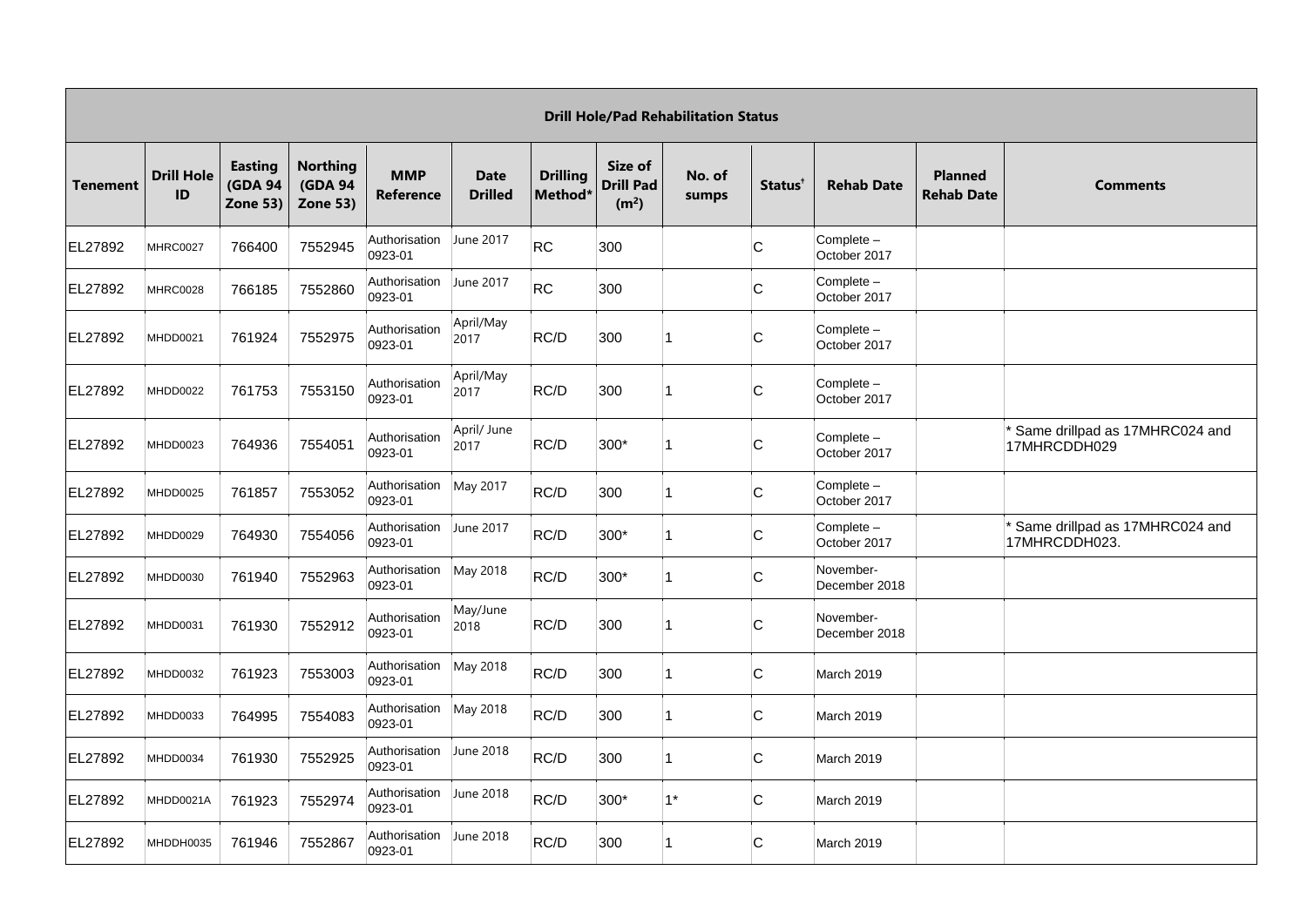|                 | <b>Drill Hole/Pad Rehabilitation Status</b> |                                                     |                                                       |                                |                               |                                        |                                                  |                 |                     |                   |                                     |                                                                                                      |  |  |
|-----------------|---------------------------------------------|-----------------------------------------------------|-------------------------------------------------------|--------------------------------|-------------------------------|----------------------------------------|--------------------------------------------------|-----------------|---------------------|-------------------|-------------------------------------|------------------------------------------------------------------------------------------------------|--|--|
| <b>Tenement</b> | <b>Drill Hole</b><br>ID                     | <b>Easting</b><br><b>(GDA 94</b><br><b>Zone 53)</b> | <b>Northing</b><br><b>(GDA 94)</b><br><b>Zone 53)</b> | <b>MMP</b><br><b>Reference</b> | <b>Date</b><br><b>Drilled</b> | <b>Drilling</b><br>Method <sup>*</sup> | Size of<br><b>Drill Pad</b><br>(m <sup>2</sup> ) | No. of<br>sumps | Status <sup>+</sup> | <b>Rehab Date</b> | <b>Planned</b><br><b>Rehab Date</b> | <b>Comments</b>                                                                                      |  |  |
| EL27892         | MHDDH0037                                   | 761956                                              | 7552834                                               | Authorisation<br>0923-01       | June 2018                     | RC/D                                   | 300                                              |                 | C                   | March 2019        |                                     |                                                                                                      |  |  |
| EL27892         | MHDDH0038                                   | 761924                                              | 7552977                                               | Authorisation<br>0923-01       | June 2018                     | RC/D                                   | 300                                              |                 | C                   | March 2019        |                                     |                                                                                                      |  |  |
| EL27892         | MHDDH0039                                   | 761925                                              | 7552970                                               | Authorisation<br>0923-01       | <b>July 2018</b>              | RC/D                                   | 300                                              |                 | C                   | March 2019        |                                     |                                                                                                      |  |  |
| EL27892         | MHDDH0040                                   | 762064                                              | 7552875                                               | Authorisation<br>0923-01       | <b>July 2018</b>              | RC/D                                   | 300                                              |                 | C                   | March 2019        |                                     |                                                                                                      |  |  |
| EL27892         | MHDDH0041                                   | 761892                                              | 7553037                                               | Authorisation<br>0923-01       | Oct/Nov<br>2018               | RC/D                                   | 400*                                             |                 | PR                  |                   | Nov 2019                            | Shared with MHDD0042. Collar still to<br>be cut below ground. Site safe, clean<br>and tidy.          |  |  |
| EL27892         | MHDDH0042                                   | 761888                                              | 7553039                                               | Authorisation<br>0923-01       | Oct/Nov<br>2018               | RC/D                                   | 400*                                             |                 | PR                  |                   | Nov 2019                            | Shared with MHDD0041. Collar still to<br>be cut below ground. Site safe, clean<br>and tidy.          |  |  |
| EL27892         | MHDDH0043                                   | 761921                                              | 7553066                                               | Authorisation<br>0923-01       | Oct/Nov<br>2018               | RC/D                                   | 400*                                             |                 | PR                  |                   | Nov 2019                            | Shared with MHDD0052. Collar still to<br>be cut below ground. Site safe, clean<br>and tidy.          |  |  |
| EL27892         | MHDDH0044                                   | 761900                                              | 7552985                                               | Authorisation<br>0923-01       | Oct/Nov<br>2018               | RC/D                                   | 400*                                             |                 | PR                  |                   | Nov 2019                            | Shared with MHDD0045 and 0047.<br>Collar still to be cut below ground. Site<br>safe, clean and tidy. |  |  |
| EL27892         | MHDDH0045                                   | 761894                                              | 7552991                                               | Authorisation<br>0923-01       | Nov 2018                      | RC/D                                   | 400*                                             |                 | PR                  |                   | Nov 2019                            | Shared with MHDD0044 and 0047.<br>Collar still to be cut below ground. Site<br>safe, clean and tidy. |  |  |
| EL27892         | MHDDH0046                                   | 761902                                              | 7552941                                               | Authorisation<br>0923-01       | Nov/Dec<br>2018               | RC/D                                   | 300                                              |                 | PR                  |                   | Nov 2019                            | Collar still to be cut below ground. Site<br>safe, clean and tidy.                                   |  |  |
| EL27892         | MHDDH0047                                   | 761908                                              | 7552983                                               | Authorisation<br>0923-01       | Nov/Dec<br>2018               | RC/D                                   | 400*                                             |                 | PR                  |                   | Nov 2019                            | Shared with MHDD0044 and 0045.<br>Collar still to be cut below ground. Site<br>safe, clean and tidy. |  |  |
| EL27892         | MHDDH0048                                   | 762072                                              | 7553090                                               | Authorisation<br>0923-01       | Dec 2018                      | <b>RC</b>                              | 300                                              |                 | PR                  |                   | Nov 2019                            | Collar still to be cut below ground. Site<br>safe, clean and tidy.                                   |  |  |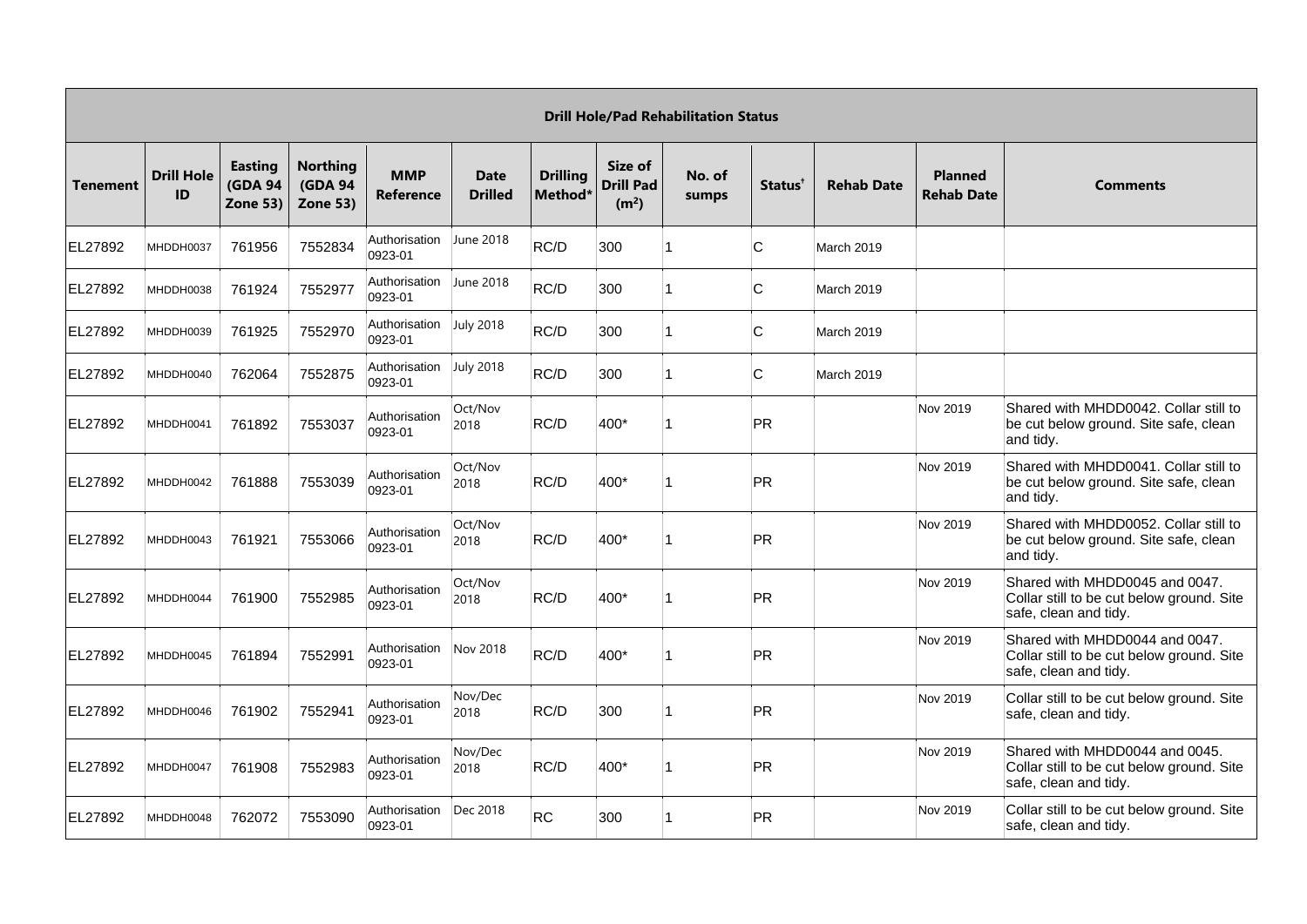|                 | <b>Drill Hole/Pad Rehabilitation Status</b> |                                                     |                                                      |                                       |                               |                            |                                                  |                 |                     |                   |                                     |                                                                                                       |  |  |
|-----------------|---------------------------------------------|-----------------------------------------------------|------------------------------------------------------|---------------------------------------|-------------------------------|----------------------------|--------------------------------------------------|-----------------|---------------------|-------------------|-------------------------------------|-------------------------------------------------------------------------------------------------------|--|--|
| <b>Tenement</b> | <b>Drill Hole</b><br>ID                     | <b>Easting</b><br><b>(GDA 94</b><br><b>Zone 53)</b> | <b>Northing</b><br><b>(GDA 94</b><br><b>Zone 53)</b> | <b>MMP</b><br><b>Reference</b>        | <b>Date</b><br><b>Drilled</b> | <b>Drilling</b><br>Method* | Size of<br><b>Drill Pad</b><br>(m <sup>2</sup> ) | No. of<br>sumps | Status <sup>®</sup> | <b>Rehab Date</b> | <b>Planned</b><br><b>Rehab Date</b> | <b>Comments</b>                                                                                       |  |  |
| EL27892         | MHDDH0049                                   | 762077                                              | 7552982                                              | Authorisation<br>0923-01              | Dec 2018                      | <b>RC</b>                  | 300                                              |                 | PR                  |                   | Nov 2019                            | Collar still to be cut below ground. Site<br>safe, clean and tidy.                                    |  |  |
| EL27892         | MHDDH0050                                   | 762088                                              | 7552932                                              | Authorisation<br>0923-01              | Dec 2018                      | <b>RC</b>                  | 300                                              |                 | <b>PR</b>           |                   | Nov 2019                            | Collar still to be cut below ground. Site<br>safe, clean and tidy.                                    |  |  |
| EL27892         | MHDDH0051                                   | 762064                                              | 7552945                                              | Authorisation<br>0923-01              | Dec 2018                      | <b>RC</b>                  | 300                                              |                 | <b>PR</b>           |                   | Nov 2019                            | Collar still to be cut below ground. Site<br>safe, clean and tidy.                                    |  |  |
| EL27892         | MHDDH0052                                   | 761922                                              | 7553061                                              | Authorisation<br>0923-01              | Dec 2018                      | RC/D                       | 400                                              |                 | PR                  |                   | Nov 2019                            | Shared with MHDD0043. Collar still to<br>be cut below ground. Site safe, clean<br>and tidy.           |  |  |
| EL27892         | MHDDH0053                                   | 761889                                              | 7553008                                              | Authorisation<br>0923-01              | March 2019                    | <b>RC</b>                  | 600                                              |                 | PR                  |                   | Nov 2019                            | Shared with 53A, 54, 56 and 57. Collar<br>still to be cut below ground. Site safe,<br>clean and tidy. |  |  |
| EL27892         | MHDDH0053a                                  | 761887                                              | 7553009                                              | Authorisation<br>0923-01              | March 2019                    | RC/D                       | 600                                              |                 | <b>PR</b>           |                   | Nov 2019                            | Shared with 53, 54, 56 and 57. Collar<br>still to be cut below ground. Site safe,<br>clean and tidy.  |  |  |
| EL27892         | MHDDH0054                                   | 761893                                              | 7553005                                              | Authorisation<br>0923-01              | March 2019                    | <b>RC</b>                  | 600                                              |                 | PR                  |                   | Nov 2019                            | Shared with 53, 53A, 56 and 57. Collar<br>still to be cut below ground. Site safe,<br>clean and tidy. |  |  |
| EL27892         | MHDDH0055                                   | 761852                                              | 7553135                                              | Authorisation<br>0923-01              | March 2019                    | RC/D                       | 300                                              | 3               | <b>PR</b>           |                   | Nov 2019                            | Collar still to be cut below ground. Site<br>safe, clean and tidy.                                    |  |  |
| EL27892         | MHDDH0056                                   | 761879                                              | 7553021                                              | Authorisation<br>0923-01              | April 2019                    | RC/D                       | 600                                              |                 | <b>PR</b>           |                   | Nov 2019                            | Shared with 53, 53A, 54 and 57. Collar<br>still to be cut below ground. Site safe,<br>clean and tidy. |  |  |
| EL27892         | MHDDH0057                                   | 761884                                              | 7553019                                              | Authorisation<br>0923-01              | April 2019                    | RC/D                       | 600                                              |                 | <b>PR</b>           |                   | Nov 2019                            | Shared with 53, 53A, 54 and 56. Collar<br>still to be cut below ground. Site safe,<br>clean and tidy. |  |  |
| EL27892         | MHDDH0058                                   | 761858                                              | 7553162                                              | Authorisation   April 2019<br>0923-01 |                               | RC/D                       | 300                                              |                 | <b>PR</b>           |                   | Nov 2019                            | Shared with MHDD0060. Collar still to<br>be cut below ground. Site safe, clean<br>and tidy.           |  |  |
| EL27892         | MHDDH0059                                   | 761903                                              | 7552939                                              | Authorisation<br>0923-01              | April 2019                    | RC/D                       | 300                                              | $\overline{2}$  | <b>PR</b>           |                   | Nov 2019                            | Collar still to be cut below ground. Site<br>safe, clean and tidy.                                    |  |  |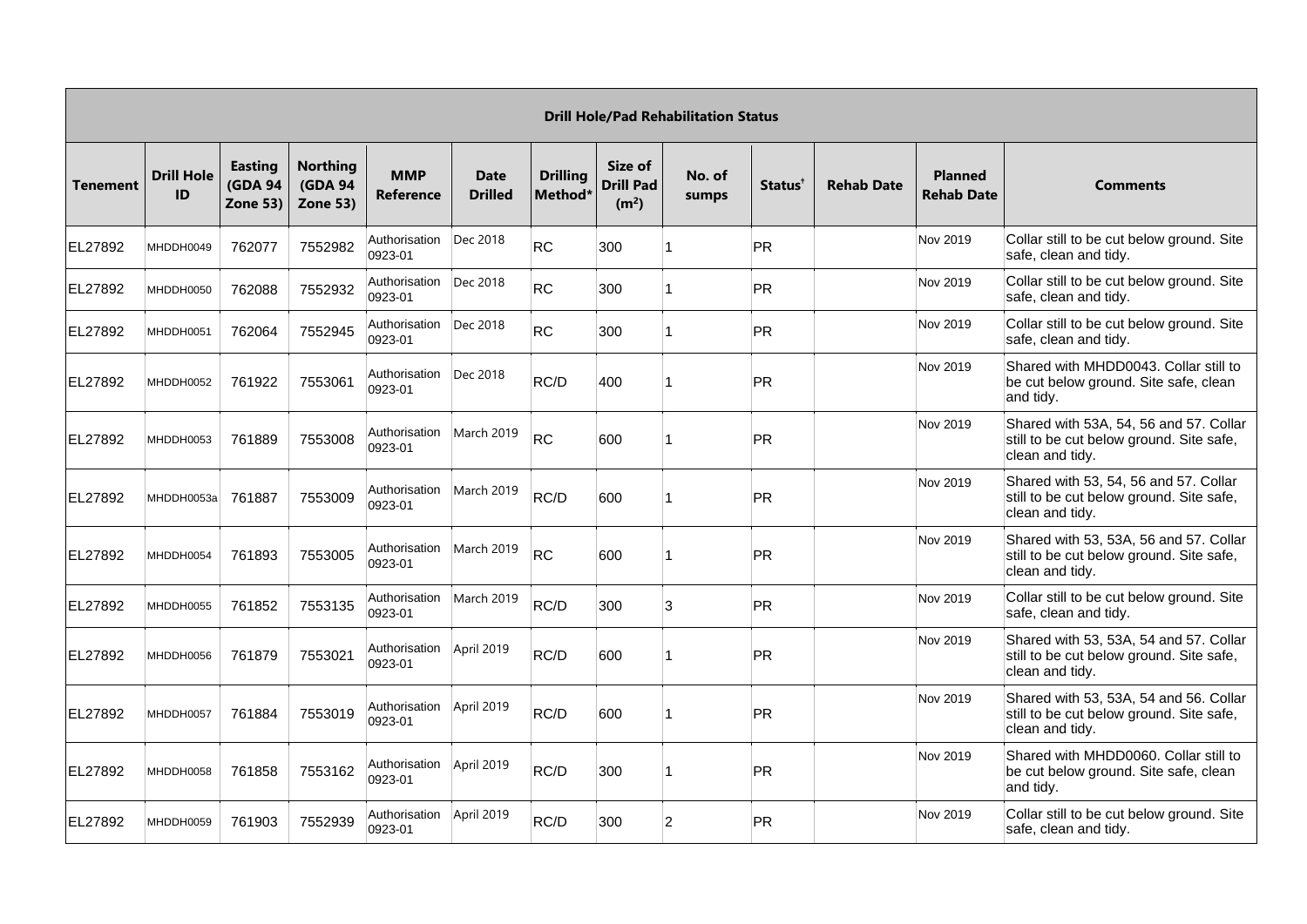|                 | <b>Drill Hole/Pad Rehabilitation Status</b> |                                              |                                                       |                          |                               |                                        |                                                  |                 |                     |                   |                                     |                                                                                                            |  |  |
|-----------------|---------------------------------------------|----------------------------------------------|-------------------------------------------------------|--------------------------|-------------------------------|----------------------------------------|--------------------------------------------------|-----------------|---------------------|-------------------|-------------------------------------|------------------------------------------------------------------------------------------------------------|--|--|
| <b>Tenement</b> | <b>Drill Hole</b><br>ID                     | <b>Easting</b><br><b>(GDA 94</b><br>Zone 53) | <b>Northing</b><br><b>(GDA 94)</b><br><b>Zone 53)</b> | <b>MMP</b><br>Reference  | <b>Date</b><br><b>Drilled</b> | <b>Drilling</b><br>Method <sup>®</sup> | Size of<br><b>Drill Pad</b><br>(m <sup>2</sup> ) | No. of<br>sumps | Status <sup>1</sup> | <b>Rehab Date</b> | <b>Planned</b><br><b>Rehab Date</b> | <b>Comments</b>                                                                                            |  |  |
| EL27892         | MHDDH0060                                   | 761863                                       | 7553160                                               | Authorisation<br>0923-01 | May 2019                      | RC/D                                   | 300                                              |                 | PR                  |                   | Nov 2019                            | Shared with MHDD0058. Collar still to<br>be cut below ground. Site safe, clean<br>and tidy.                |  |  |
| EL27892         | MHDDH0061                                   | 764929                                       | 7554057                                               | Authorisation<br>0923-01 | May 2019                      | RC                                     | 400                                              |                 | PR                  |                   | Nov 2019                            | Shared with 62 and 63. Collar still to be<br>cut below ground. Site safe, clean and<br>tidy.               |  |  |
| EL27892         | MHDDH0062                                   | 764929                                       | 7554056                                               | Authorisation<br>0923-01 | May 2019                      | RC/D                                   | 400                                              |                 | PR                  |                   | Nov 2019                            | Shared with 62 and 63. Sumps still<br>open (were not yet dry).                                             |  |  |
| <b>IEL27892</b> | MHDDH0063                                   | 764928                                       | 7554057                                               | Authorisation<br>0923-01 | May 2019                      | D                                      | 400                                              |                 | PR                  |                   | Nov 2019                            | Shared with 62 and 63. Sumps still<br>open (were not yet dry).                                             |  |  |
| EL27892         | MHDDH0064                                   | 764928                                       | 7554503                                               | Authorisation<br>0923-01 | May 2019                      | RC/D                                   | 300                                              | $\overline{2}$  | PR                  |                   | Nov 2019                            | Sumps still open (were not yet dry).<br>Collar still to be cut below ground. Site<br>safe, clean and tidy. |  |  |
| EL27892         | MHDDH0065                                   | 760955                                       | 7554517                                               | Authorisation<br>0923-01 | May 2019                      | RC/D                                   | 300                                              | $\overline{2}$  | PR                  |                   | Nov 2019                            | Sumps still open (were not yet dry).<br>Collar still to be cut below ground. Site<br>safe, clean and tidy. |  |  |
| EL27892         | MHDDH0066                                   | 760902                                       | 7554505                                               | Authorisation<br>0923-01 | May 2019                      | RC/D                                   | 300                                              | $\overline{2}$  | PR                  |                   | Nov 2019                            | Sumps still open (were not yet dry).<br>Collar still to be cut below ground. Site<br>safe, clean and tidy. |  |  |

*\* AC = aircore/vacuum, RM = rotary mud, RC = reverse circulation, RAB = rotary air blast, D = diamond, P = percussion, V = vibracore or sonic, O = other.*

**† C = drillsite completely rehabilitated (hole collar removed plugged and backfilled, drill spoils buried and sample bags removed, sumps backfilled, drill pads re-contoured and ripped, photograph** 

**taken), N = no rehabilitation completed, PR = partial rehabilitation (specify remaining rehabilitation to be completed within the comments section).**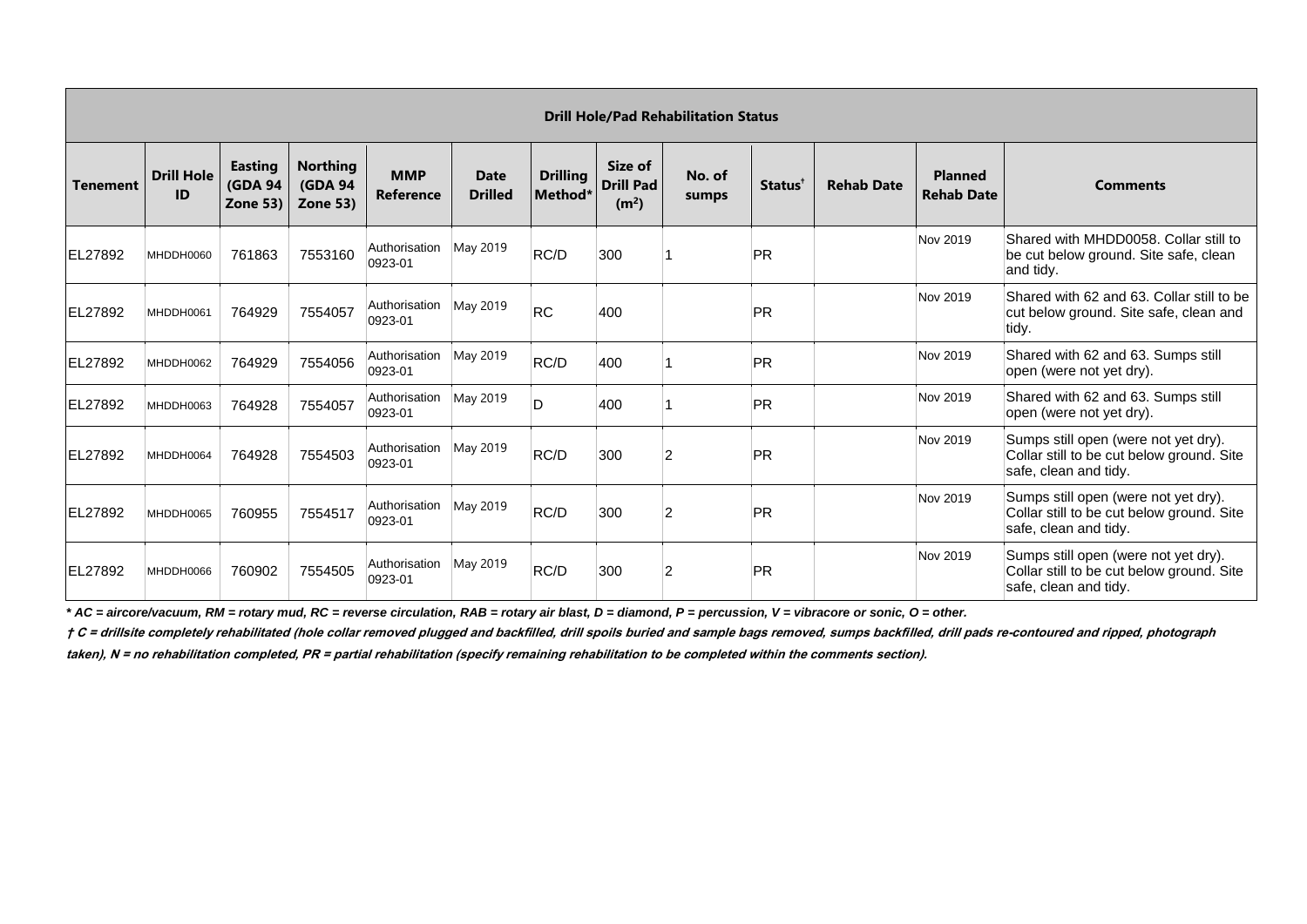| <b>Access Track/Drill Line Rehabilitation Status</b> |                 |                                     |                                 |                     |                   |                                               |                                                                                                                                                                                                             |  |  |  |  |  |  |
|------------------------------------------------------|-----------------|-------------------------------------|---------------------------------|---------------------|-------------------|-----------------------------------------------|-------------------------------------------------------------------------------------------------------------------------------------------------------------------------------------------------------------|--|--|--|--|--|--|
| <b>Tenement</b>                                      | <b>Track ID</b> | <b>Tracks/lines</b><br>Created (km) | Rehab'd<br>tracks/lines<br>(km) | Status <sup>+</sup> | <b>Rehab Date</b> | <b>Planned</b><br><b>Rehab</b><br><b>Date</b> | <b>Comments</b>                                                                                                                                                                                             |  |  |  |  |  |  |
| EL27892                                              |                 | 7.65                                |                                 | PR                  |                   |                                               | Tracks are currently being inspected and monitored and will be remediated as<br>necessary. They will be left to revegetate and full rehabilitation will be carried out<br>at the completion of exploration. |  |  |  |  |  |  |
| EL27892                                              |                 | 0.83                                |                                 | PR                  |                   |                                               | Tracks are currently being inspected and monitored and will be remediated as<br>necessary. They will be left to revegetate and full rehabilitation will be carried out<br>at the completion of exploration. |  |  |  |  |  |  |
| EL27892                                              |                 | 0.065                               |                                 | N                   |                   |                                               | Tracks will be inspected and monitored and will be remediated as necessary. They<br>will be left to revegetate and full rehabilitation will be carried out at the completion<br>of exploration.             |  |  |  |  |  |  |
| EL27892                                              |                 | 0.110                               |                                 | N                   |                   |                                               | Tracks will be inspected and monitored and will be remediated as necessary. They<br>will be left to revegetate and full rehabilitation will be carried out at the completion<br>of exploration.             |  |  |  |  |  |  |
| EL27892                                              |                 | 0.455                               |                                 | N                   |                   |                                               | Tracks will be inspected and monitored and will be remediated as necessary. They<br>will be left to revegetate and full rehabilitation will be carried out at the completion<br>of exploration.             |  |  |  |  |  |  |
| EL27892                                              |                 | 1.845                               |                                 | N                   |                   |                                               | Tracks will be inspected and monitored and will be remediated as necessary. They<br>will be left to revegetate and full rehabilitation will be carried out at the completion<br>of exploration.             |  |  |  |  |  |  |
|                                                      |                 |                                     |                                 |                     |                   |                                               |                                                                                                                                                                                                             |  |  |  |  |  |  |
|                                                      |                 |                                     |                                 |                     |                   |                                               |                                                                                                                                                                                                             |  |  |  |  |  |  |
|                                                      |                 |                                     |                                 |                     |                   |                                               | $\dagger$ C = rehabilitation completed, N = no rehabilitation completed, PR = partial rehabilitation (specify remaining rehabilitation to be completed within the comments section).                        |  |  |  |  |  |  |